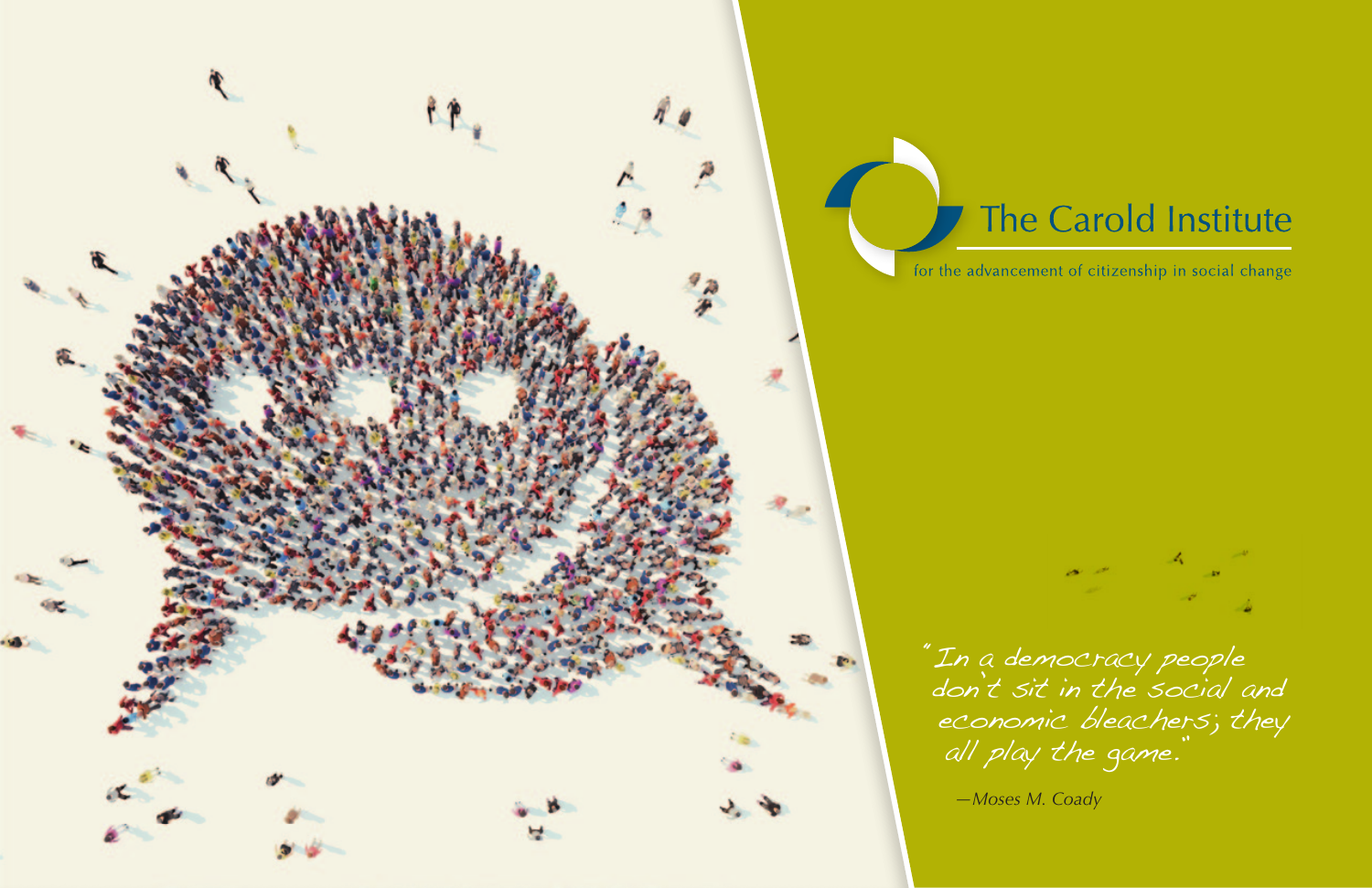



"Because of the Fellowship my network grew exponentially."

*—Peggy Edwards, Ontario 2009 recipient of the Alan Thomas Fellowships*



The Carold Institute is a small, agile Canadian foundation established in 1989 with a generous gift from the estate of Clare and Harold Clark. Clare was a passionate supporter of the Canadian Association for Adult Education and its work to nurture citizen engagement and voluntary action.

Clare's legacy created the Carold Institute with a mandate to promote adult education and civic engagement and to support social change by working with leaders and organizations in the not-for-profit sector.

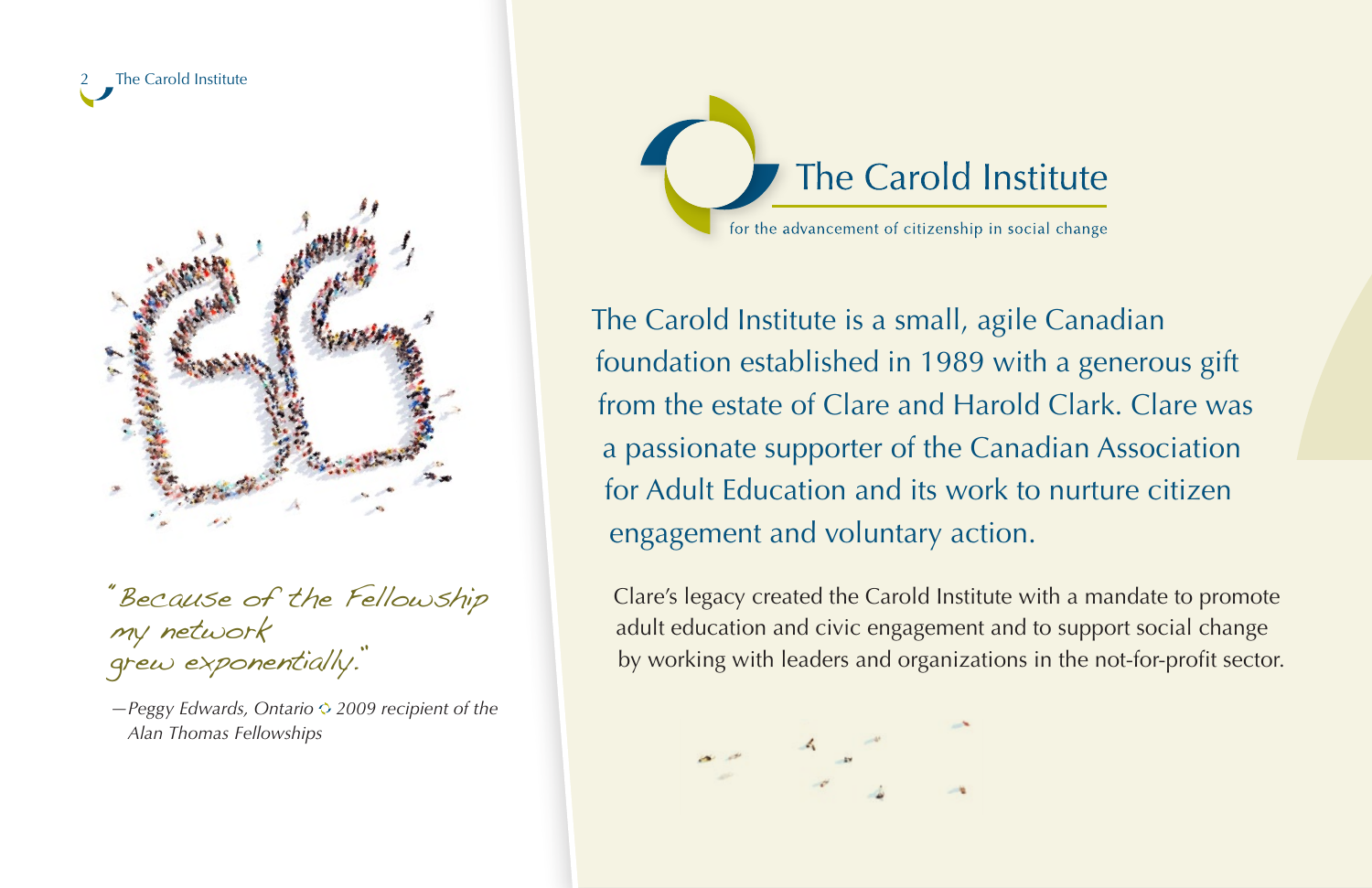The Carold Institute  $\frac{3}{3}$ 

# Supporting leaders in the line and share their the legislation OUR MAIN PRIORITIES

**<sup>r</sup>efn<sup>e</sup> <sup>a</sup>n<sup>d</sup> <sup>s</sup>har<sup>e</sup> <sup>t</sup>hei<sup>r</sup>**

Proceedions the Canada. We have a passionate commitment to use our resources to promote civil society, creative voluntary action and inspired leadership for social change.

> *likeming innovative partnerships* and individuals. Fostering innovative partnerships with

**sector to re f e ct on, practices and k n owledge.**

**n c e Creati**<br> **cc** de **ating spaces**

**adva**

**for**

**conversation<sup>s</sup> <sup>t</sup>ha<sup>t</sup>**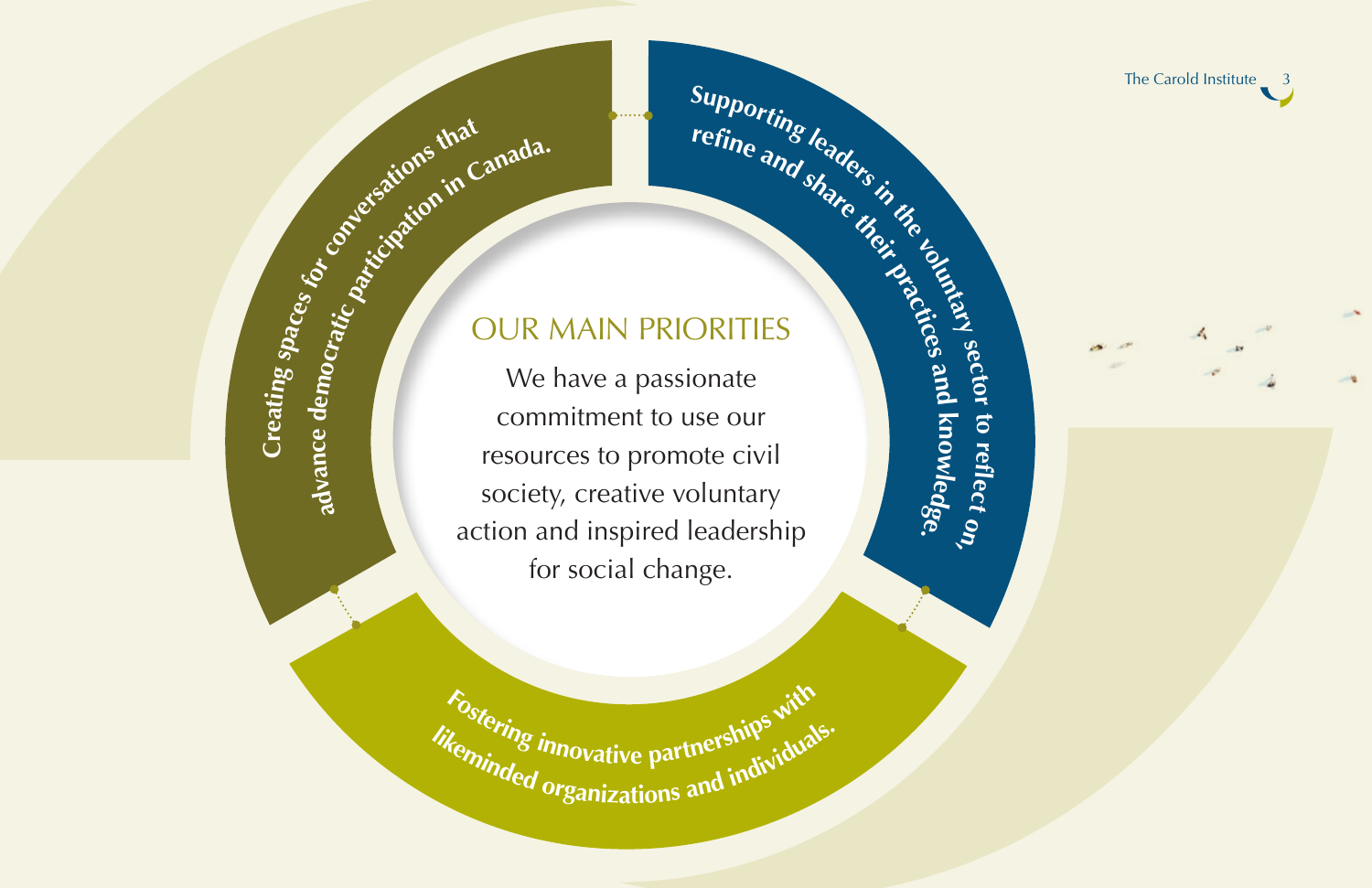The Carold Institute

"The opportunity to step back and reflect was important for me personally, enabling me to integrate my thinking on how to expand and deepen the work of building strong intercultural communities."

*—Paula Carr, British Columbia 2010 recipient of the Alan Thomas Fellowship*



#### Luc Gaudet, Québec: THE POWER OF PLAY

Is play a simple child's game? Luc Gaudet, The Carold Institute's 2014 Alan Thomas Fellow, has shown through innovative projects that popular theatre and the use of games can help create engaged individuals and communities.

As a leader working in interventionist and popular theatre for more than 30 years, Gaudet established the Québec-based non-profit organization *Mise au jeu* in 1992. This unique organization draws upon the evocative nature of theatre and games to spark civic engagement.

Gaudet used the sabbatical year afforded him by the Alan Thomas Fellowship to reflect on the role of popular theatre and play, and to develop training programs so that others can also effectively use art and theatre as a means to increase civic engagement.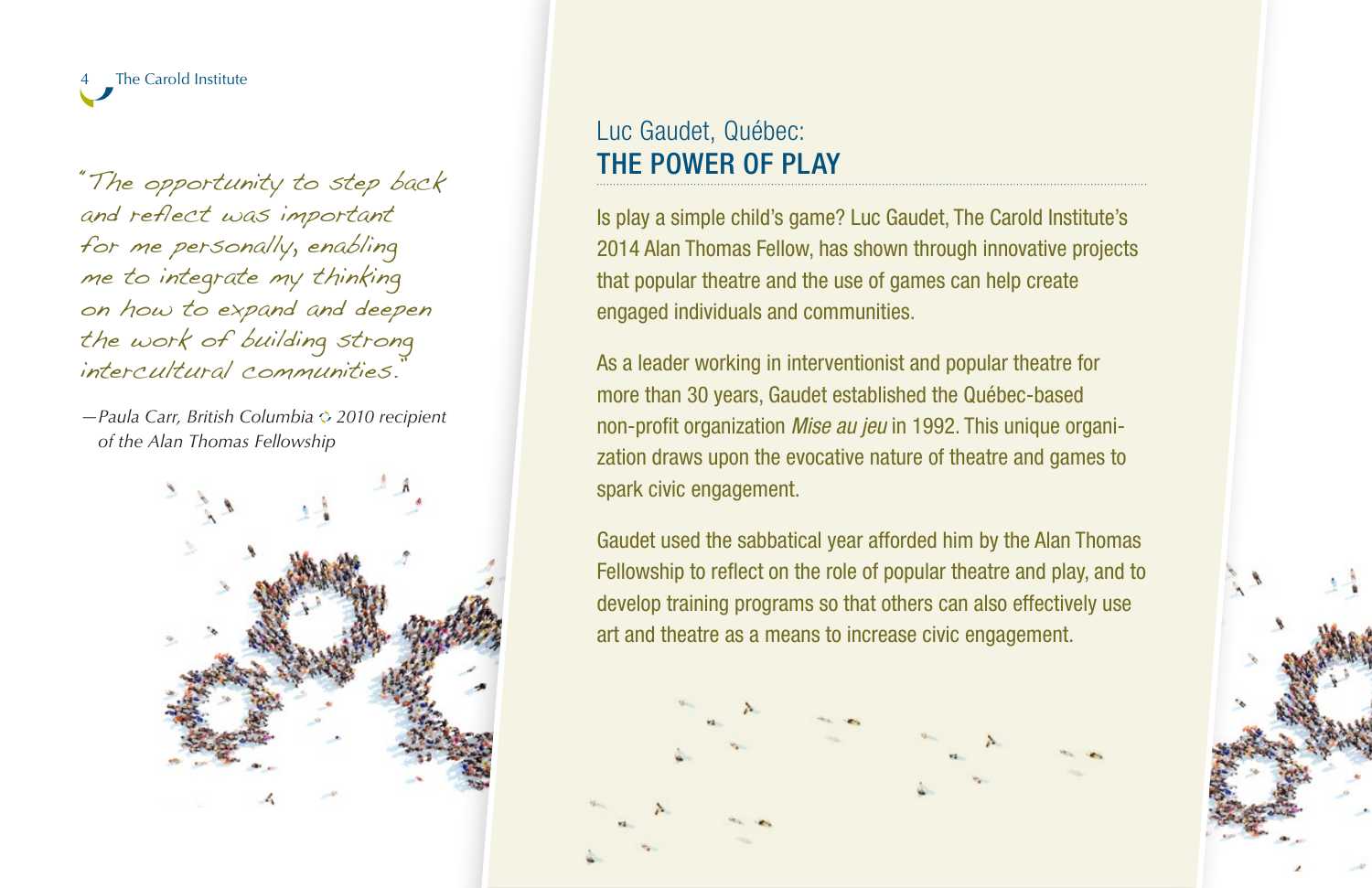The Carold Institute \_

### Nurturing inspired leadership

We rely on the vision, expertise and experience of not-for-profit organizations and their leaders to foster a strong and creative civil society in Canada. Carold is committed to supporting and nurturing these leaders as catalysts for social change and democratic action. Each year, the Alan Thomas Fellowship is awarded to an outstanding leader in the sector to take a sabbatical year. This sabbatical year allows the recipients to reflect on, refine, and share their practice and knowledge, often helping to make space for new leadership.



#### Penny Goldsmith, British Columbia: ONLINE COMMUNITIES OF CHANGE

Anti-poverty advocate, Penny Goldsmith, was an early adopter of online communities and social networking. Acknowledging her work, The Carold Institute named Goldsmith as the inaugural recipient of the Alan Thomas Fellowship award.

In 1997, Goldsmith founded PovNet and worked tirelessly to develop this online space where anti-poverty workers could access resources and tools, and where members of the community could access legal information in plain language. With the time made available to her by the Carold Institute's Fellowship, Goldsmith created a casebook to help communities integrate online tools for information sharing and social justice networking into their practice.

Today, PovNet continues to play a central role in the anti-poverty movement with its evolution into PovNetU, which offers online courses for anti-poverty advocates. Goldsmith, meanwhile, continues her work as an anti-poverty activist by writing a book about PovNet and running a small progressive publishing house.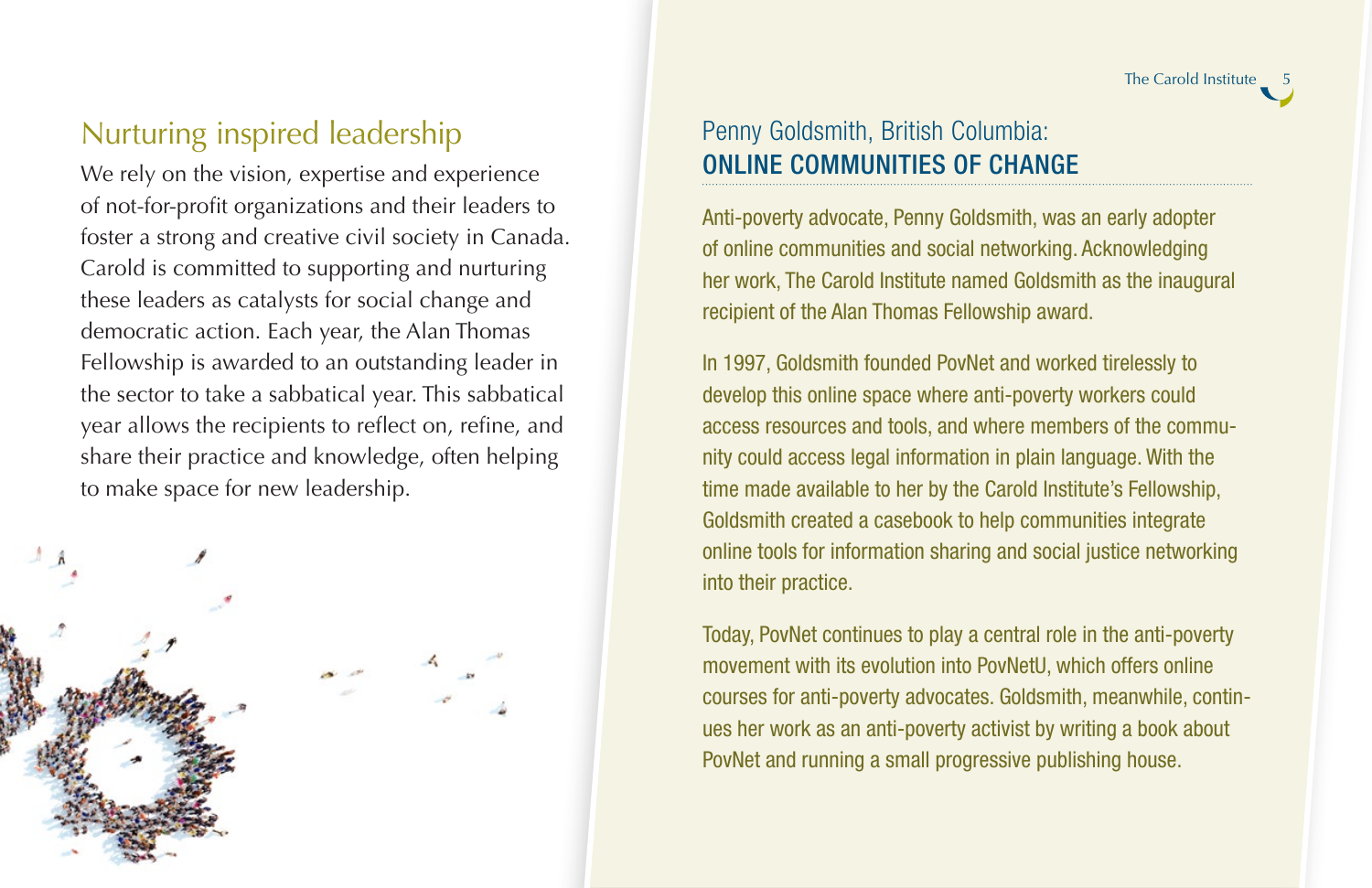#### **Filter Carold Institute**

#### Kim Pate,Ontario: EMPOWERING THE DISEMPOWERED

Kim Pate considers advocating with and for marginalized, victimized, criminalized, and institutionalized women as her life's work. At a time when non-profit organizations face increasingly tenuous futures, Pate used her time as the 2013 Alan Thomas Fellow to develop practical tools and approaches for ensuring long-term transfer of knowledge and expertise.

She spent her Fellowship year working with students and professors within the faculties of law at four Canadian universities, as well as community support workers, advocates, coalition partners, imprisoned women, and corrections officers across Canada. The resulting training and educational tools, particularly the Human Rights in Action handbook, have been widely recognized and well-received.

In 2014, Pate was named a member of the Order of Canada for her research and advocacy work. Based in Ottawa, she was the 2015 University of Saskatchewan's Ariel F. Sallows Chair in Human Right, and Executive Director of the Canadian Association of Elizabeth Fry Societies.

#### Promoting civil society

As citizens, we need to engage in a continuous process of reflection and critical thinking about civil society and how we build strong democracies in a rapidly changing world. Every year, Carold identifies a number of emerging questions related to voluntary action, civic engagement and adult education. We invite leaders to wrestle with the questions and propose innovative approaches. These "Learning Days" offer space for creative thinking, foster new networks among leaders and organizations and inspire new ways of acting together.

#### Building collaboration

Carold is a small organization with an ambitious agenda. We seek to collaborate with organizations who share our priorities. By working together, we leverage our modest resources and multiply the impact of our activities. In recent years, we have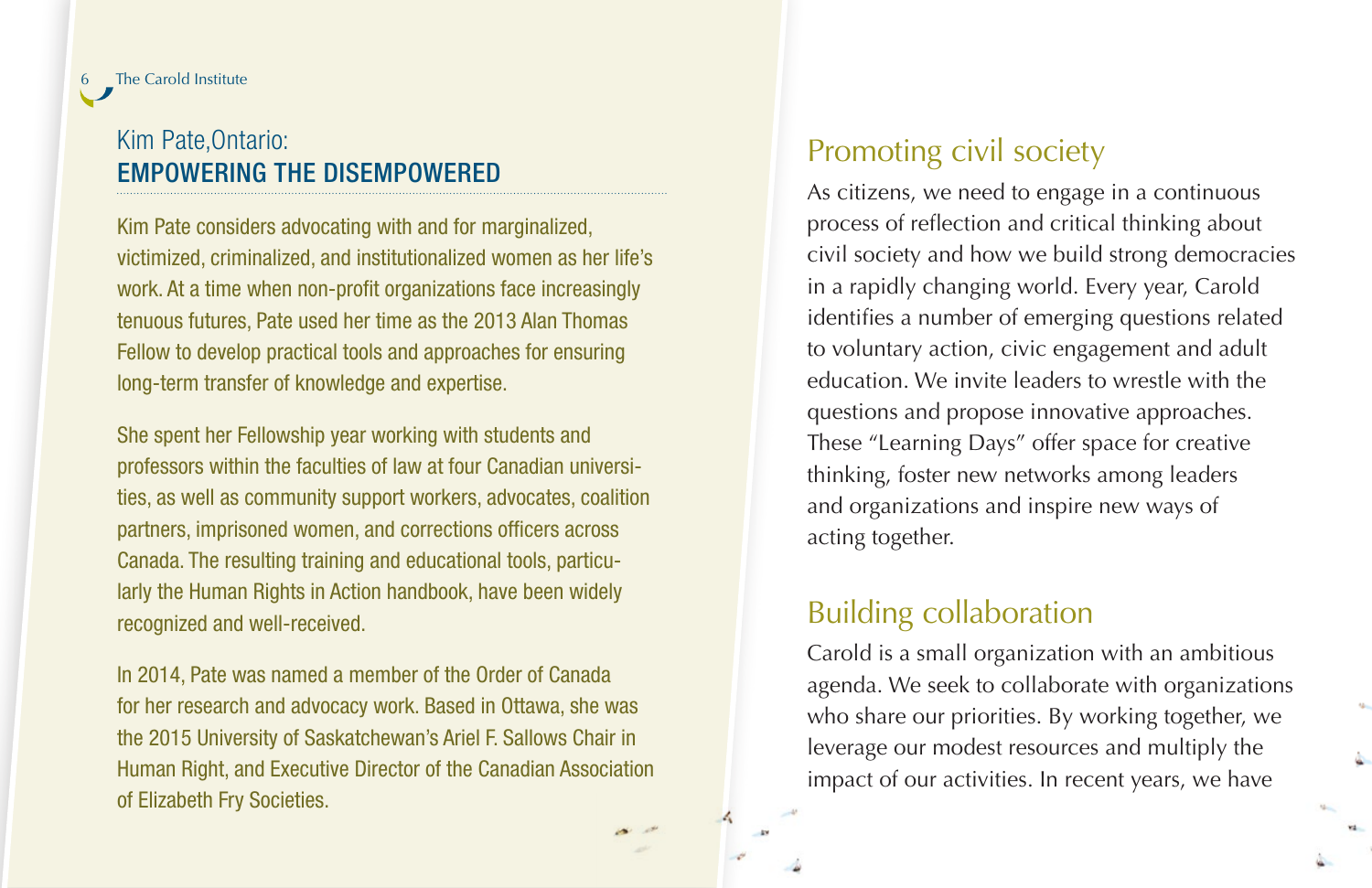partnered with many colleges (George Brown and Langara), universities (Simon Fraser, Concordia, and St. Paul's/Waterloo), the Canadian Commission for UNESCO, L'Institut du nouveau monde (Gordon Selman Scholarship), Cuso International (Bob Ward Memorial Fellowship), and the Community Foundations of Canada, among others.

#### Governance at the Carold Institute

Our Board of Directors and our members represent a diverse cross-section of leaders in civil society. Members have backgrounds in education, administration, communications, business and not-for-profits. Founding President, Alan Thomas and past President, Michael Clague are recipients of the Order of Canada.

mar and



Vincent Greason (2009, Québec) - a leader in popular education and inclusive citizenship strategies.

The Carold Institute \_7

Michel Venne (2010, Québec) - a pioneer in inspiring young adults to participate and become engaged citizens and social innovators.

Nicole Rycroft (2012, British Columbia) - an environmentalist researching new models to successfully mobilize leading international businesses to undertake projects based on preservation.

"Talking and giving presentations with other organizations, as well as within our own gave us a renewed sense of confidence in the accomplishments of People First."

*—John Cox, Nova Scotia 2011 recipient of the Alan Thomas Fellowship*